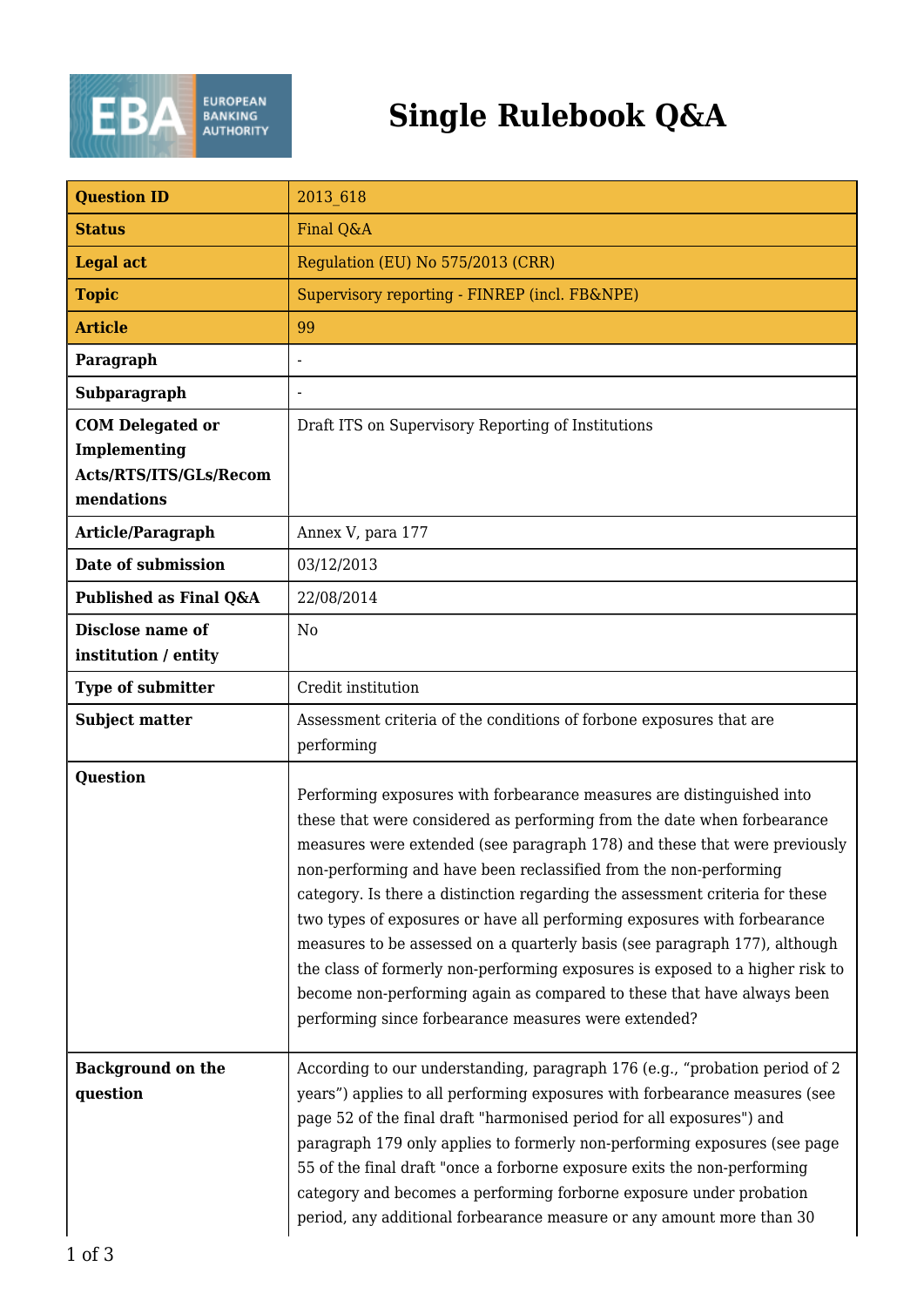|                     | days past due should lead to the reclassification of the exposure as non-<br>performing"). However, it is not clear to us to which type of performing<br>exposures with forbearance measures the paragraph 177 applies. If it only<br>applied to these exposures that were formerly non-performing, the question<br>would arise, in which frequency have these to be reported to which the<br>conditions of paragraph 178 apply as no further information regarding<br>frequency of the assessment and the final assessment at the end of the<br>probation period is given.                                                                                                                                                                     |
|---------------------|-------------------------------------------------------------------------------------------------------------------------------------------------------------------------------------------------------------------------------------------------------------------------------------------------------------------------------------------------------------------------------------------------------------------------------------------------------------------------------------------------------------------------------------------------------------------------------------------------------------------------------------------------------------------------------------------------------------------------------------------------|
| <b>Final answer</b> | Paragraph 176 of the Final draft ITS on Supervisory reporting<br>(Forbearance and non-performing exposures) sets out the<br>conditions that an exposure with forbearance measures<br>(forborne exposure) must meet to see its classification as<br>forborne discontinued. As per paragraph 176a,; non-performing<br>forborne exposures cannot be discontinued as forborne.<br>Therefore, the probation period defined in paragraph 176(b)<br>only applies to performing forborne exposures. However, having<br>regard to paragraph 176(d), all exposures to the debtor which<br>are within the accounting scope of consolidation of the debtor<br>pursuant to paragraph 168 must be considered, and not only<br>those exposures in forbearance. |
|                     | According to paragraph 177, the fulfilment of conditions in<br>paragraph 176(c) and paragraph 176(d) has to be assessed at<br>the end of the mandatory 2-year probation period (there can be<br>an assessment only once the mandatory length of the probation<br>period has expired). When these conditions are assessed as not<br>met, the exposures shall be kept under probation and the<br>reassessment shall then be done on a quarterly basis as a<br>minimum.                                                                                                                                                                                                                                                                            |
|                     | Since the only exposures that can be under probation are<br>performing forborne exposures, paragraph 177 applies to all<br>performing forborne exposures, regardless whether they had<br>been under performing status (and hence under probation) at<br>the time of the extension of forbearance measures or whether<br>they had been reclassified from the non-performing forborne<br>exposures category to the performing forborne exposures<br>category (and hence entered into the probation period) at a<br>later stage. See Q 2014 735 for the exit criteria from non-<br>performing status.                                                                                                                                              |
|                     | Paragraph 178 together with paragraph 176(b) specify the<br>conditions under which the probation period can start running<br>upon the extension of forbearance measures: if the extension<br>does not lead to the classification of the forborne exposure as<br>non-performing and if the forborne exposure was not classified                                                                                                                                                                                                                                                                                                                                                                                                                  |